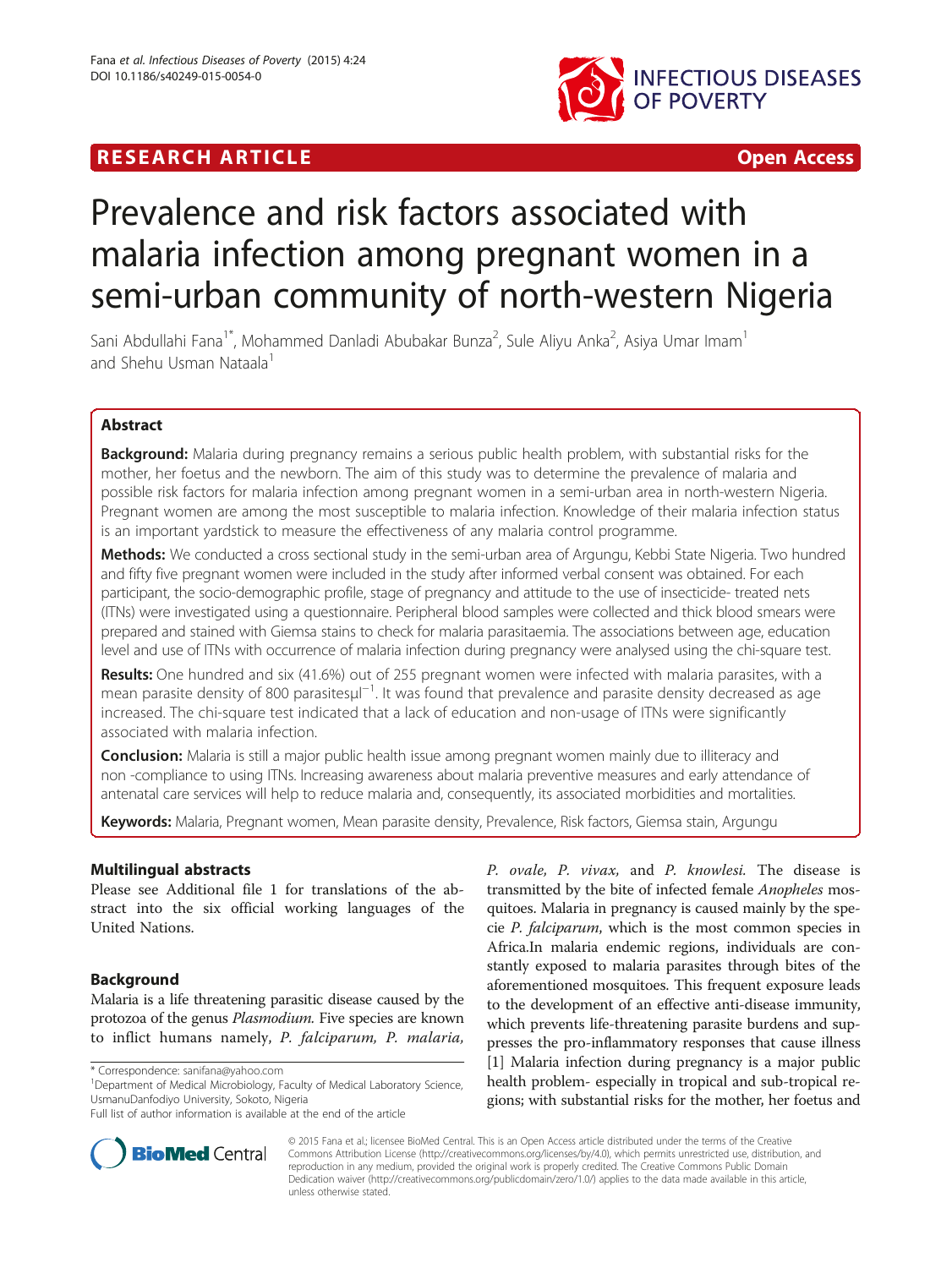the newborn. Most cases of malaria in pregnancy in areas of stable malaria transmission are asymptomatic [\[2\]](#page-3-0). Depending on the endemicity of malaria in an area, it can be expected that 1–50% of pregnant women may carry malaria parasitaemia, especially in the placenta, without noticing it [[3](#page-3-0)]. This is attributed to anti-disease immunity acquired during previous exposure that protects against clinical malaria [[4](#page-3-0)]. Pregnant women are three times more likely to suffer from severe diseases as a result of malarial infection compared with their non-pregnant counterparts, and have a mortality rate that approaches 50% [\[5\]](#page-3-0). The principal impact of malaria infection is due to the presence of parasites in the placenta, which causes maternal anaemia and low birth weight [\[6\]](#page-4-0). Beyond the post-partum period, the long term consequences of malaria during pregnancy on the infant include poor development, behavioural problems, short stature and neurological deficits [[7](#page-4-0)].

Protection of pregnant women living in malaria endemic countries has been of particular interest to many malaria control programmes because of this group's higher susceptibility and reduced immunity. Nigeria, accounts for one fourth of all malaria cases in the 45 endemic countries in Africa [\[8](#page-4-0)], and 11% of maternal deaths in the country are attributed to malaria [\[9\]](#page-4-0). Positively, malaria control measures have received a greater attention in the last decade as increased funding has resulted in the scaling up of malaria control programmes. Use of insecticide-treated nets (ITNs) is one of the key components of malaria prevention and control as recommended by the World Health Organization (WHO) [[10](#page-4-0)]. The nets reduce human contact with mosquitoes, thus leading to a significant reduction in the incidence of malaria, associated morbidity, and mortality; as well as in the adverse effects during pregnancy in areas of intense malaria transmission [\[11\]](#page-4-0).

Another key intervention for controlling malaria and its effects during pregnancy is the administration of intermittent preventive treatment (IPT). This consists of a full therapeutic course of antimalarial medicine given to pregnant women at routine prenatal visits, regardless of whether they are infected with malaria or not. Intermittent preventive treatment reduces incidences of maternal malaria episodes, maternal and foetal anaemia, placental parasitaemia, low birth weight and neonatal mortality. Therefore, the WHO recommends IPT with sulfadoxine-pyrimethamine in areas with moderate to high malaria transmission in Africa [\[12](#page-4-0)].

As the Roll Back Malaria (RBM) programme has been around for more than a decade in Africa, it is time to assess the current impact of the disease among pregnant women who are considered to be one of the most vulnerable groups. This forms the basis for the present study, which aimed at assessing the prevalence of malaria infection and associated risk factors among pregnant women in a semi-urban area of north-western Nigeria.

# **Methods**

# Study site and study design

A cross-sectional survey was undertaken from August to October 2012 at the Kokani south ward located in the semi-urban area of Argungu, north- west Nigeria.

# Data collection

# Sample size

The sample size calculation was based on the formula described by Araoye [\[13\]](#page-4-0) for estimating sample size. We used a malaria prevalence of 22.29% from a previous study [\[14](#page-4-0)] at a 95% confidence interval (CI) and a 5% margin of error. A sample size of 266 pregnant women was required. Only 255 participated, with 11 declining due to their husbands not allowing them to participate.

#### Data collection

A census to determine the number of households with pregnant women was conducted prior to sampling. A total number of 850 households were listed to form the sampling frame. Out of this 266 pregnant women in their second trimester were randomly selected based on interviews with household heads. Trained research assistants administered the questionnaires. Data on the age, education level and ITNs usages of the selected pregnant women were collected and sorted.

#### Laboratory methods

One ml of peripheral blood samples were collected by three medical laboratory scientists through veni-puncture from all recruited pregnant women and later taken to the laboratory at the General Hospital Argungu for detection of malaria parasites. Thick blood films were prepared on the grease- free, clean glass slides by spreading two drops of blood over a diameter of 15 mm. The slides were made in duplicates for each subject and labelled accordingly, and were allowed to dry for 24–48 hours before being stained with Giemsa at pH 7.2 for 45 minutes. Two medical laboratory scientists examined the stained slides and discrepancies between the two scientists were resolved by re-examination before the final result was determined. A slide was considered negative when 100 high- power fields were examined under oil immersion objective. Taking the number of leucocytes per micro-litre of blood as 6,000, parasite density was expressed as: parasite count  $\times$  6,000 divided by the number of leucocytes counted as described elsewhere [\[15](#page-4-0)].

#### Statistical analysis

Data generated from the study were analysed using IBM SPSS statistical software version 20. Chi-square test was used to study associations and differences.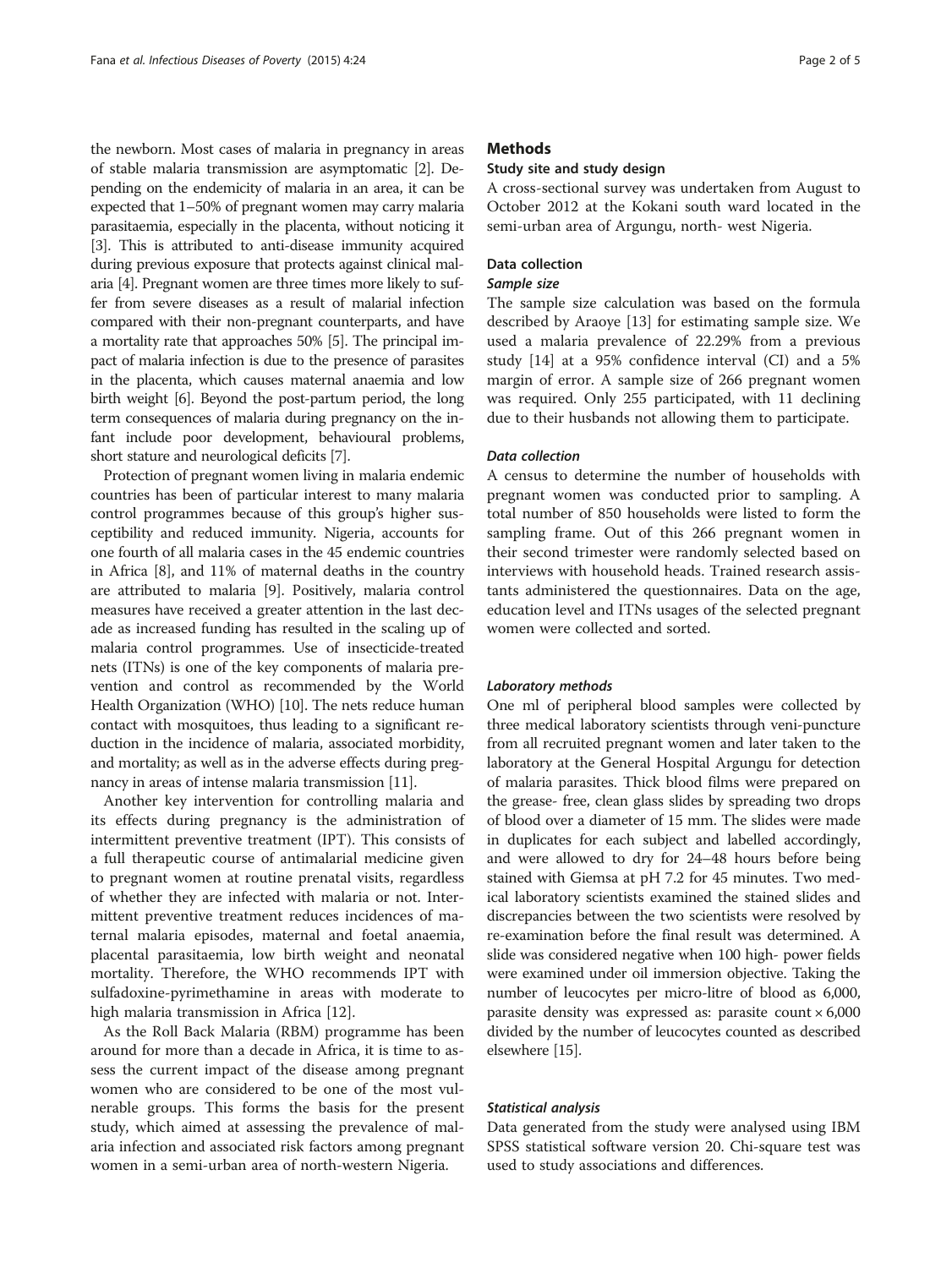Table 1 Demographic characteristics of pregnant women in the study area

| Demographic       | No. (%)   |
|-------------------|-----------|
| Age group (years) |           |
| $14 - 20$         | 62(24.3)  |
| $21 - 27$         | 83(32.6)  |
| $28 - 34$         | 74(29.0)  |
| $35 - 41$         | 36(14.1)  |
| Education level   |           |
| None              | 92(36.1)  |
| Primary           | 64(25.0)  |
| Secondary         | 55(21.6)  |
| Tertiary          | 44(17.3)  |
| Usage of ITNs     |           |
| Yes               | 148(58.0) |
| No                | 107(42.0) |

# Ethical consideration

Ethical approval for the study was obtained from the Ethical Committee of the Ministry of Health in Kebbi State. Verbal informed consent from all the participating pregnant women was also obtained. They participants were informed that participation in the research was voluntary and they could opt out at any stage of the research. Pregnant women who were diagnosed with malaria infection were treated using artemisinin-based combination therapies (ACTs) according to national malaria treatment policy in Nigeria.

# Results

The demographic characteristics of the 255 pregnant women who participated in this study are summarised in Table 1. The average age of the participants was  $26.1 \pm$ 1.7 years (range:-  $14 - 41$ ). Over one- third (36.1%) had no education, whilst 25.0%, 21.6%, and 17.3% had primary, secondary and tertiary education, respectively. One hundred and forty-eight women used ITNs (58.0%), while 107 (42.0%) didn't use nets. Malaria prevalence was 41.6%. Age was not significantly associated with

Table 2 Prevalence of malaria parasites and mean parasite density of pregnant women in the study area, by age

|           | Age(years) No. examined No. infected % infected |     |      | <b>MPD</b> <sup>*</sup>              |
|-----------|-------------------------------------------------|-----|------|--------------------------------------|
|           |                                                 |     |      | $(no.$ p $\mu$ l $^{-1})^{\text{T}}$ |
| $14 - 20$ | 62                                              | 32  | 51.6 | 800                                  |
| $21 - 27$ | 83                                              | 36  | 43.4 | 760                                  |
| 28 - 34   | 74                                              | 27  | 36.5 | 640                                  |
| $35 - 41$ | 36                                              | 11  | 30.6 | 600                                  |
| Total     | 255                                             | 106 | 41.6 | 800                                  |

\*Mean parasite density (arithmetic mean); ¶: Number of parasites $\mu$ l<sup>-1</sup> .

Table 3 Prevalence of malaria parasites and mean parasite density of pregnant women in the study area, by education level

| <b>Education</b><br>level | No. examined No. infected % infected |     |      | <b>MPD</b><br>$(no.$ p $\mu$ $^{-1}$ ) |
|---------------------------|--------------------------------------|-----|------|----------------------------------------|
| None                      | 92                                   | 58  | 63.0 | 800                                    |
| Primary                   | 64                                   | 29  | 45.3 | 740                                    |
| Secondary                 | 55                                   | 18  | 32.7 | 640                                    |
| Tertiary                  | 44                                   | 12  | 27.3 | 600                                    |
| Total                     | 255                                  | 106 | 41.6 | 800                                    |

malaria prevalence ( $x^2 = 5.27$ , p = 0.153); the 14 – 20 age group had the highest prevalence (51.6%), as well as highest mean parasite density (800 parasitesµl<sup>-1</sup> of blood) (see Table 2).

There was a significant association between malaria prevalence and education ( $x^2 = 20.9$ , p = 0.000). Malaria prevalence in women with no education was 63.0%, while in those with primary, secondary and tertiary education, it was 45.3%, 32.7%, and 27.3% respectively (see Table 3).

Use of ITNs was significantly associated with malaria prevalence and parasite density, as the number of participants who did not use ITNs regularly reported a high occurrence of malaria infection with a high parasite density, as compared to those who used ITNs on a daily basis  $(x^2 = 33.6, p = 0.000)$ . While malaria prevalence and parasite density were 62.6% and 800 parasitesµ<sup>-1</sup> of blood among non- ITN users, it was  $26.4\%$  and  $600$  parasites $\mu$ l<sup>-1</sup> of blood, respectively, among ITN users (see Table 4).

## **Discussion**

In this study, the prevalence of malaria infection among pregnant women in Argungu was found to be 41.6%. This finding is higher than in Maiduguri where a prevalence of 22.1% was reported among pregnant women [[16\]](#page-4-0). It also contrasts sharply with findings in Lagos, where a prevalence rate of 7.7% among pregnant women attending antenatal clinics for the first time during current pregnancy was reported [[17\]](#page-4-0). However, these findings corroborated with the results in Otukpo, Benue State, where a total prevalence of 42.3% was recorded [[18\]](#page-4-0). This high rate of malaria among pregnant women in the area urgently calls for the need to review the

Table 4 Prevalence of malaria parasites and mean parasite density of pregnant women in the study area, by usage of ITNs

| Usage<br>of ITNs |     |     |      | No. examined No. infected % infected MPD(no.pµl <sup>-1</sup> ) |  |
|------------------|-----|-----|------|-----------------------------------------------------------------|--|
| Yes              | 148 | 39  | 26.4 | 600                                                             |  |
| No               | 107 | 67  | 62.6 | 800                                                             |  |
| Total            | 255 | 106 | 41.6 | 800                                                             |  |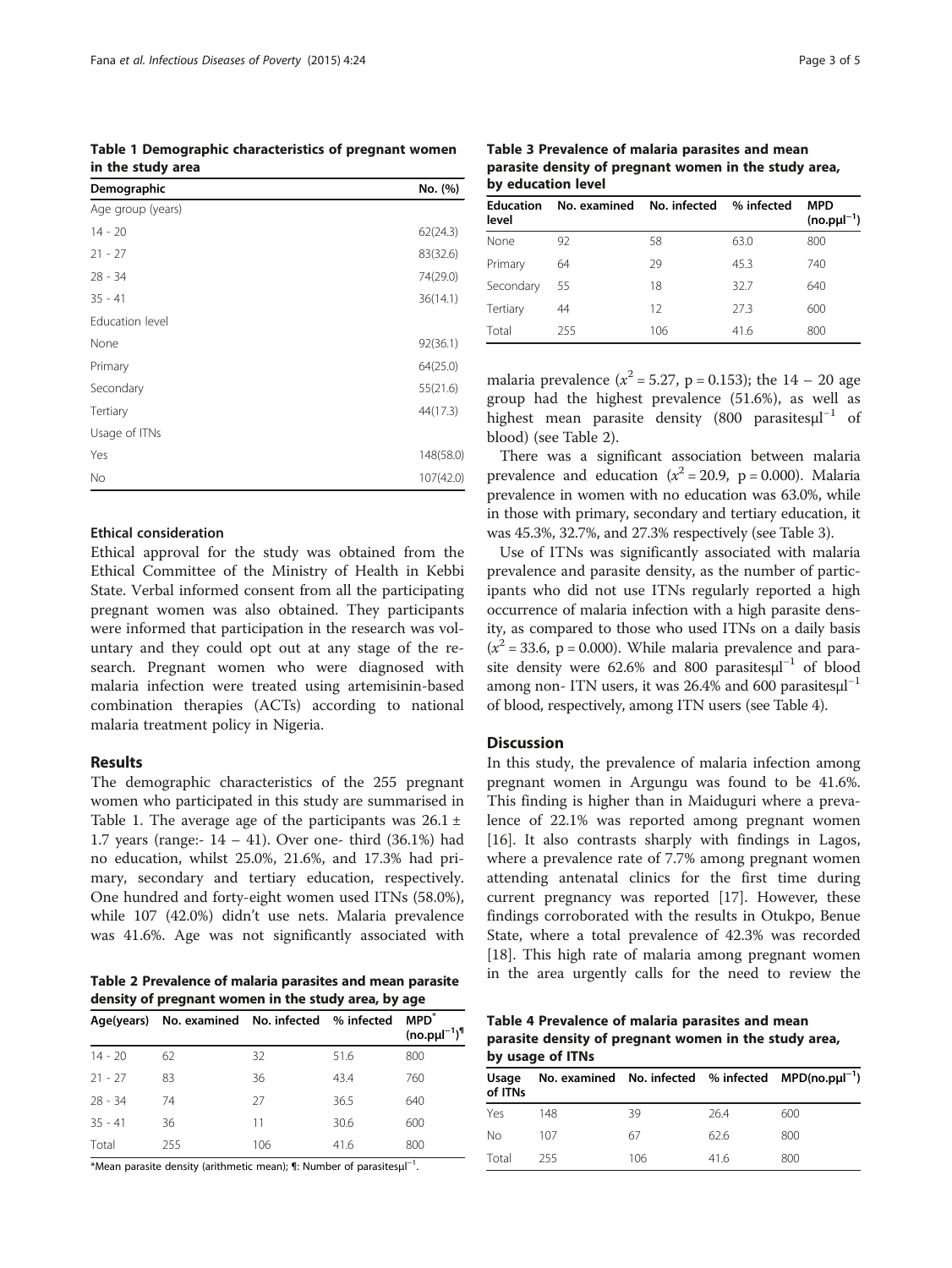<span id="page-3-0"></span>control measures available, with a view to possibly redesigning the control programmes.

In our study, it was observed that maternal age was associated with malaria prevalence, showing that a pregnant woman of younger maternal age is at a greatest risk of malaria infection, as well as having the highest parasite densities. Similar findings have been reported in Lagos where prevalence and parasite density were observed to decrease as age increased [\[19\]](#page-4-0) It has been consistently demonstrated that infection rates are higher in women in their first and second pregnancies, with lower rates in later pregnancies [[20](#page-4-0)]. This is understandable as pregnancy is naturally accompanied by general immune suppression that may cause loss of acquired immunity to malaria especially among primigravidae. This is because they lack the specific immunity to placental malaria that is acquired from exposure to malaria parasites during pregnancy [4]. This immunity accumulates with successive pregnancies, provided there is exposure to malaria infection [\[21\]](#page-4-0).

There was a strong association between education level and malaria infection. Prevalence of malaria and parasite density among pregnant women in the area decreased proportionately with the increase in education level. It was observed that non- educated pregnant women had the highest prevalence rate, while those with a tertiary level of education had the lowest. However, a previous study conducted in Lagos indicated that education was not significantly associated with malaria infection among pregnant women [\[19\]](#page-4-0). This stresses the role education could have on the overall success of malaria control programmes in the region. Government policies should be geared towards improving citizens' of education statuses in order to reduce the burden of the disease in the country, especially among the most vulnerable population.

The use of ITNs decreases both the number of malaria cases and malaria deaths in pregnant women [[22\]](#page-4-0). In our study, use of ITNs was found to be associated with malaria infection; pregnant women who did not use ITNs frequently, were more affected by malaria as compared to those who did. A previous study conducted in Otukpo also indicated that the rate of malaria increases with a proportionate decrease in the use of ITNs [\[18\]](#page-4-0).

#### Study limitations

Although the study offers some important findings, it also has limitations: The study was cross sectional and the sample size was not very large, therefore the possibility of sampling error cannot be overruled. Factors such as gravidity, trimester, whether IPT was given and frequency of antenatal care visits were not assessed. Also, the study used ITNs as the sole indicator of control measures, but the usage of other measures such as indoor residual spraying (IRS), larvicides and mosquito repellent coils was not assessed.

#### Conclusion

Malaria is still a major public health problem among pregnant women in Argungu. Lack of education and non-usage of ITNs were the major factors associated with an increased risk of malaria infection. The control measures available in the area should be reviewed and emphasis should be placed on adequate sensitisation on usage of ITNs. Early attendance and participation in focused ante-natal care services should be encouraged among all pregnant women especially the primigravidae, in order to reduce the risk of malaria infection in pregnancy. Again, awareness on malaria prevention measures during pregnancy should target young women even before marriage preferably at schools, and social and religious gatherings.

## Additional file

[Additional file 1:](http://www.idpjournal.com/content/supplementary/s40249-015-0054-0-s1.pdf) Multilingual abstracts in the six official working languages of the United Nations. (PDF 282 kb)

#### Abbreviations

ACTs: Artemisinin-based combination therapies; HIV: Human immunodeficiency virus; IRS: Indoor residual spraying; ITN: Insecticide-treated net; ml: Millilitre; mm: Millimetre; MPD: Mean parasite density; P: Plasmodium; SPSS: Statistical Package for Social Sciences; μl: Microlitre; >: Greater than; <: Less than; %: Percent.

#### Competing interests

The authors declare that they have no competing interests.

#### Authors' contributions

SAF conceived, and designed the study and collected the samples; SAF, SUN and AUI performed the experiments, SAF, MDAB, and SAA performed the statistical analyses and prepared the paper. All authors read and approved the final paper.

#### Acknowledgements

The research team wishes to sincerely thank the community leaders of the participating communities, the husbands, and guardians of the pregnant women, and all women who partook in the study. Finally, we would like to thank the laboratory staff at the General Hospital Argungu for using their facilities.

#### Author details

<sup>1</sup>Department of Medical Microbiology, Faculty of Medical Laboratory Science UsmanuDanfodiyo University, Sokoto, Nigeria. <sup>2</sup>Department of Biological Sciences, UsmanuDanfodiyo University, Sokoto, Nigeria.

#### Received: 13 November 2014 Accepted: 13 April 2015 Published online: 24 April 2015

#### References

- 1. Riley EM, Hviid L, Theander TG. Malaria. In: Kierszenbaum F, editor. Parasitic Infections and the Immune System. New York: Academic Press; 1994.
- 2. Mockenhaupt FB, Ulmen U, von Gaertner C, Bedu-Addo G, Bienzle U. Diagnosis of placental malaria. J Clin Microbiol. 2002;40:306–8.
- 3. Steketee RW, Nahlen BL, Parise ME, Menendez C. The burden of malaria in pregnancy in malaria-endemic areas. Am J Trop Med Hyg. 2001;64:28–35.
- 4. Staalsoe T, Shulman CE, Buhner JN, Kawuondo K, Marsh K, Hviid L. Variant surface antigen-specific IgG and protection against clinical consequences of pregnancy-associated Plasmodium falciparum malaria. Lancet. 2004;363:283–9.
- 5. World Health Organization. Guidelines for the Treatment of malaria. Geneva: World Health Organization; 2006.